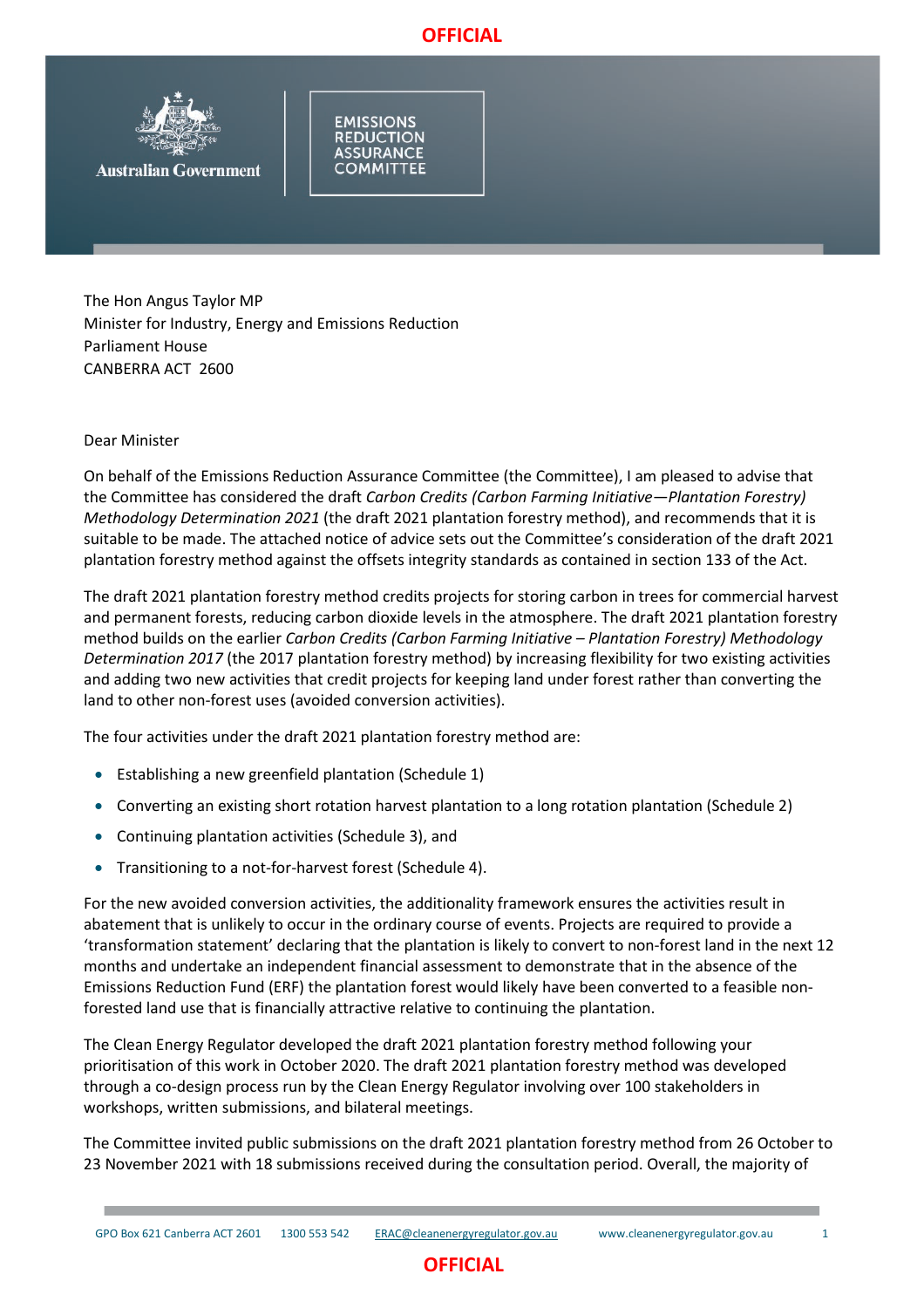submissions supported the draft 2021 plantation forestry method. In particular, submissions welcomed the increased flexibility and the introduction of the avoided conversion activities, which provide increased opportunities for the plantation forestry industry to participate in the ERF.

The Committee and the Clean Energy Regulator considered all submissions carefully and made several minor changes to the draft 2021 plantation forestry method following public consultation, however no material policy changes were made.

The Clean Energy Regulator worked with a number of leading scientists and technical experts as well as other Government agencies to determine the evidence base for the method and to ensure it operates as intended.

The draft 2021 plantation forestry method was designed to build on and supersede the *(Carbon Farming Initiative – Plantation Forestry) Methodology Determination 2017* (the 2017 plantation forestry method). As such, if the 2021 plantation forestry method is made, the Committee recommends that the 2017 plantation forestry method be revoked. During public consultation on the draft 2021 plantation forestry method, the Committee also consulted on the intent to revoke the 2017 plantation forestry method and no objections were raised.

Projects currently registered under the 2017 plantation forestry method are able to continue under the method for the duration of the project or are able transfer to the 2021 plantation forestry method.

Please contact me if you have any questions regarding this advice.

Yours sincerely,

Witcomr

David Byers **Chair** Emissions Reduction Assurance Committee

10 December 2021

**OFFICIAL**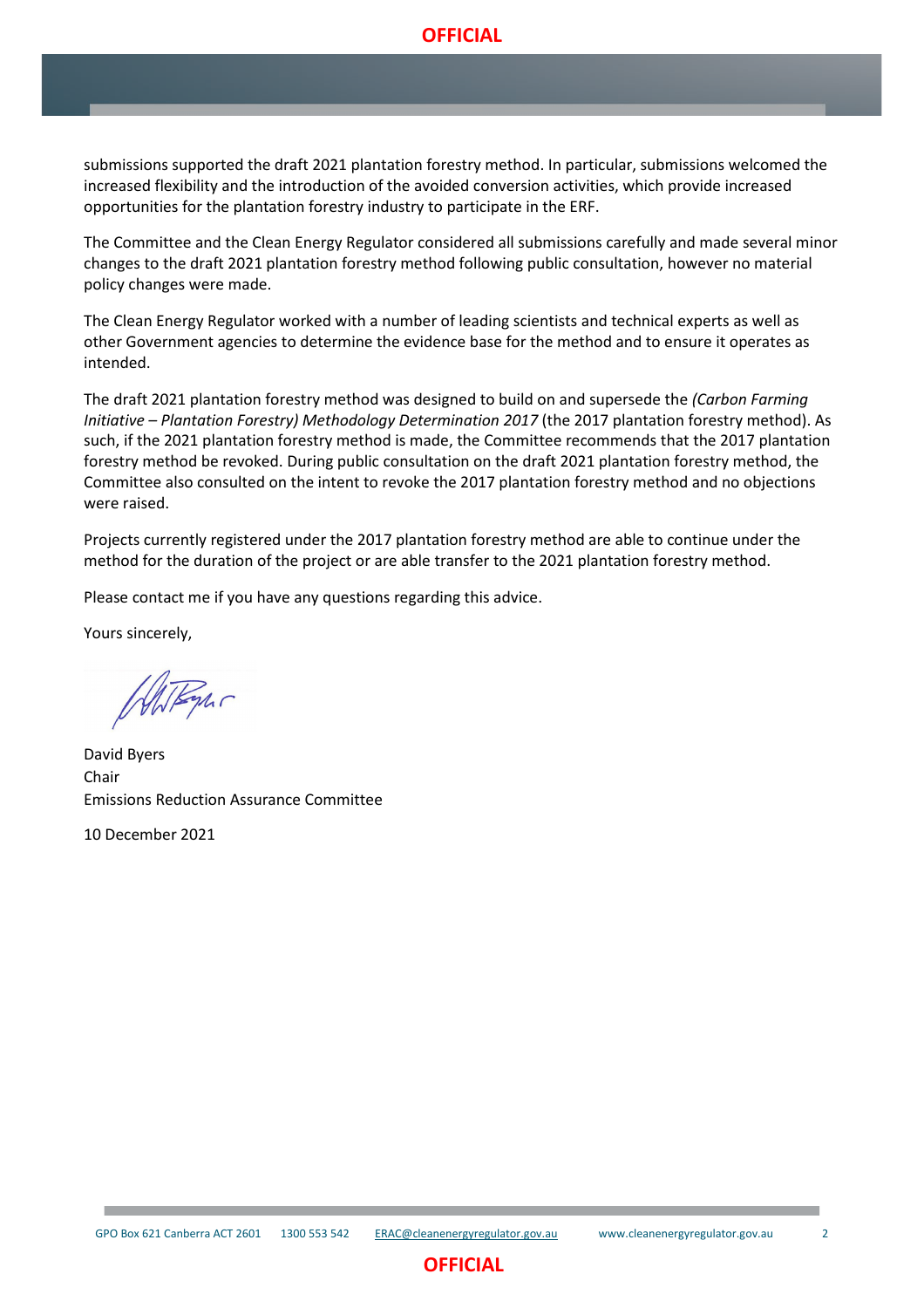

**EMISSIONS REDUCTION ASSURANCE COMMITTEE** 

## **EMISSIONS REDUCTION ASSURANCE COMMITTEE**

### **Notice of advice to the Minister for Industry, Energy and Emissions Reduction under section 123A(2) of the**  *Carbon Credits* **(***Carbon Farming Initiative) Act 2011* **(the Act)**

### *Carbon Credits Carbon Credits (Carbon Farming Initiative—Plantation Forestry) Methodology Determination 2021* **(draft 2021 plantation forestry method)**

On 9 December 2021 the Emissions Reduction Assurance Committee (the Committee) agreed that the draft method is suitable to be made.

In forming this view, the Committee considered:

- 1. the offsets integrity standards specified in section 133 of the Act;
- 2. the submissions received during the public consultation period; and
- 3. advice from the Clean Energy Regulator.

The Committee was not directed to have regard to any additional issues under section 123B of the Act in providing its advice on the draft method.

#### **Assessment against the offsets integrity standards**

The table below provides a summary of how the draft method has addressed the offsets integrity standards. The Committee considers that the draft method complies with the offsets integrity standards.

| <b>CFI Act</b><br>reference | <b>Offsets integrity standards</b>                                                                                                                                                                       | How the method addresses the offsets integrity<br>standard                                                                                                                                                                                                                                                                                                                                                                                                                                                                                                                                                                                                                                            |
|-----------------------------|----------------------------------------------------------------------------------------------------------------------------------------------------------------------------------------------------------|-------------------------------------------------------------------------------------------------------------------------------------------------------------------------------------------------------------------------------------------------------------------------------------------------------------------------------------------------------------------------------------------------------------------------------------------------------------------------------------------------------------------------------------------------------------------------------------------------------------------------------------------------------------------------------------------------------|
| 133(1)(a)                   | Additionality: projects covered by<br>the draft determination should<br>result in carbon abatement unlikely<br>to occur in the ordinary course of<br>events (disregarding the effect of the<br>CFI Act). | For Schedules 1 (new greenfield plantations) and 2<br>(conversion from short to long rotation), the<br>additionality of plantation forestry projects is<br>underpinned by the following assumptions and<br>evidence that these activities are unlikely to occur in<br>the ordinary course of events:<br>Schedule 1 (Establishing a new greenfield<br>$\bullet$<br>plantation): There is a low likelihood of new<br>plantation establishment in Australia based on<br>current market conditions and trends.<br>Schedule 2 (Conversion from short to long rotation):<br>$\bullet$<br>An existing short rotation plantation is likely to<br>continue to be managed as such in the absence of<br>the ERF. |